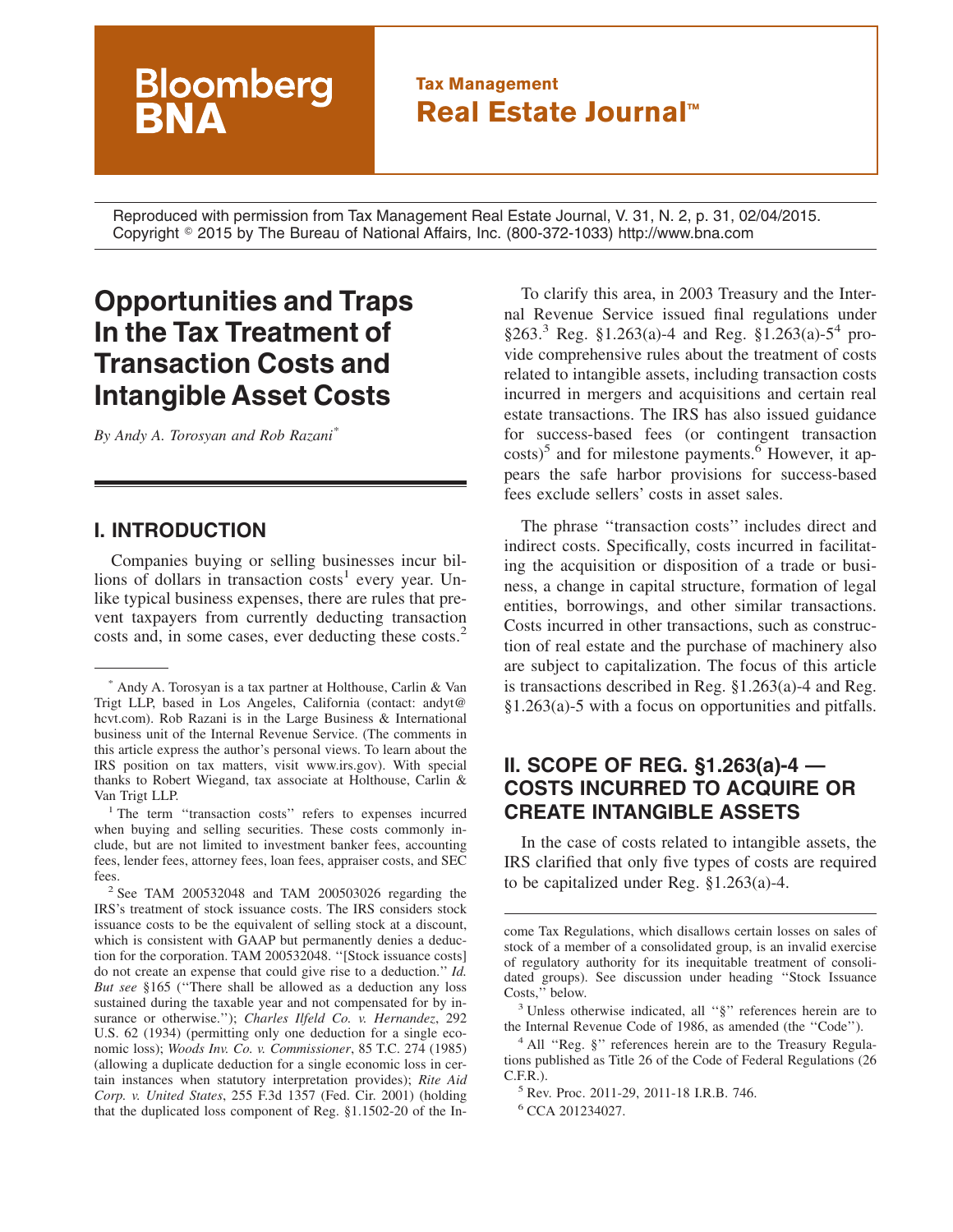### **Amounts Paid to Acquire Intangible Assets**

First, taxpayers must capitalize amounts paid to another party to acquire any intangible in a purchase.<sup>7</sup> This includes the acquisition of an ownership interest in an entity, a debt or financial instrument, an annuity or insurance contract, a lease, or a mortgage servicing right.<sup>8</sup>

### **Amounts Paid to Create Intangible Assets**

Second, taxpayers must capitalize amounts paid to create certain intangible assets,<sup>9</sup> including costs paid to another party to create, originate, enter into, renew, or renegotiate<sup>10</sup> a financial interest with that party.<sup>1</sup> A financial interest includes an ownership interest in an entity, a debt instrument, and a financial instrument such as a letter of credit or a financial derivative.<sup>12</sup>

Taxpayers also must capitalize prepaid expenses; $^{13}$ amounts paid to an organization to obtain, renew, renegotiate, or upgrade a membership in that organiza- $\chi^{14}$  and amounts paid to a governmental agency to obtain, renew, renegotiate, or upgrade its rights under a trademark, copyright, license, permit, or similar right granted by that agency.<sup>15</sup>

Taxpayers also are required to capitalize amounts paid to another party to create, originate, enter into, renew, or renegotiate certain contract rights with that party.16 For example, Lessee seeks to enter into a commercial lease in an exclusive location with Lessor. Lessee pays \$50,000 to Lessor in exchange for Lessor's agreement to lease the property to Lessee. A 10-year lease is entered into by the parties, providing for monthly rental payments. Lessee's \$50,000 payment to Lessor represents an amount paid to another party to enter into an agreement providing Lessee the right to use tangible property. Because the payment is not de minimis, Lessee must capitalize the \$50,000

<sup>9</sup> The regulations allow taxpayers a deduction for certain intangibles that meet the 12-month rule contained in Reg. §1.263(a)- 4(f), such as prepaid expenses.

<sup>10</sup> A renegotiation includes a modification of the terms of a contract and in certain cases a termination of a contract. Reg.  $§1.263(a)-4(d)(2)(iii)$ .

<sup>11</sup> Excluded from this capitalization requirement are payments made with the mere hope of developing or maintaining a business relationship with that party. Reg.  $\frac{1}{263-4(d)(2)(ii)}$ .

payment.<sup>17</sup> Similarly, if Lessee makes a \$50,000 payment to Lessor when the lease has three years remaining on its term, seeking to modify the lease and extend its term by five additional years, the payment must be capitalized. The payment represents an amount paid to another party to renegotiate an agreement providing Lessee the right to use property.<sup>18</sup> However, the parties to a lease agreement should examine the terms of a lease closely. In the example above, if the original 10-year lease provided Lessee with the right to terminate the lease at any time by paying Lessor a \$75,000 early termination fee, then Lessee's exercise of that right and payment of the fee need not be capitalized. Lessee's payment in these circumstances is not a payment to another party to renegotiate an agreement.<sup>19</sup> In general, termination payments are deductible if the payments are not tied to approval rights of the lessor/landlord.20 Additionally, if Lessor paid outside counsel \$7,000 to draft and negotiate the agreement, Lessor's payment to its outside counsel is an amount paid to facilitate the creation of that agreement and would have to be capitalized. $2<sup>1</sup>$ 

Capitalization is not required for amounts paid by a lessor to a lessee as a construction allowance, to the extent the lessee spends the money on property owned by the lessor.<sup>22</sup> There is also a  $$5,000$  de minimis exception.<sup>23</sup>

Taxpayers are also required to capitalize amounts paid to another party to terminate (i) a lease between the taxpayer (lessor) and the lessee; (ii) an agreement that grants that party the exclusive right to acquire or use the taxpayer's property or services or to conduct the taxpayer's business; or (iii) an agreement that prohibits the taxpayer from competing with that party or from acquiring property or services from a competitor of that party. $2<sup>24</sup>$ 

A taxpayer also must capitalize amounts paid for real property if the taxpayer transfers ownership of the real property to another person and it is reasonable to expect the taxpayer to receive significant economic benefits from the real property after the transfer.<sup>25</sup> Further, a taxpayer must capitalize amounts paid to produce or improve real property owned by another party if it is reasonable to expect the taxpayer to re-

 $2 \qquad \qquad \circ$ 2015 Tax Management Inc., a subsidiary of The Bureau of National Affairs, Inc.

ISSN 8755-0628

 $7$  Reg. §1.263(a)-4(c).

<sup>8</sup> *See* Reg. §1.263(a)-4(c) for a detailed list and examples.

<sup>12</sup> *See* Reg. §1.263(a)-4(d) for a detail list and examples.

 $13$  Reg. §1.263(a)-4(d)(3).

 $14$  Reg. §1.263(a)-4(d)(4).

 $15$  Reg. §1.263(a)-4(d)(5).

 $16$  Reg. §1.263(a)-4(d)(6).

<sup>17</sup> Reg. §1.263(a)-4(d)(6)(vii), *Ex. 1*.

<sup>18</sup> *Id. Ex. 2.*

<sup>19</sup> *Id. Ex. 4.*

<sup>20</sup> *See id. Exs. 3*, *4*, and *5*.

<sup>21</sup> *See* Reg. §1.263(a)-4(e)(5), *Ex. 3*.

<sup>&</sup>lt;sup>22</sup> Reg. §1.263(a)-4(d)(6)(vi).

<sup>&</sup>lt;sup>23</sup> Reg. §1.263(a)-4(d)(6)(v).

<sup>&</sup>lt;sup>24</sup> Reg. §1.263(a)-4(d)(7). This section does not apply to break-up fees of a transaction described in Reg. §1.263(a)-5(a). *See* Reg. §1.263(a)-5(c)(8).

<sup>&</sup>lt;sup>25</sup> Reg. §1.263(a)-4(d)(8). Sales for fair value are excluded.

Tax Management Real Estate Journal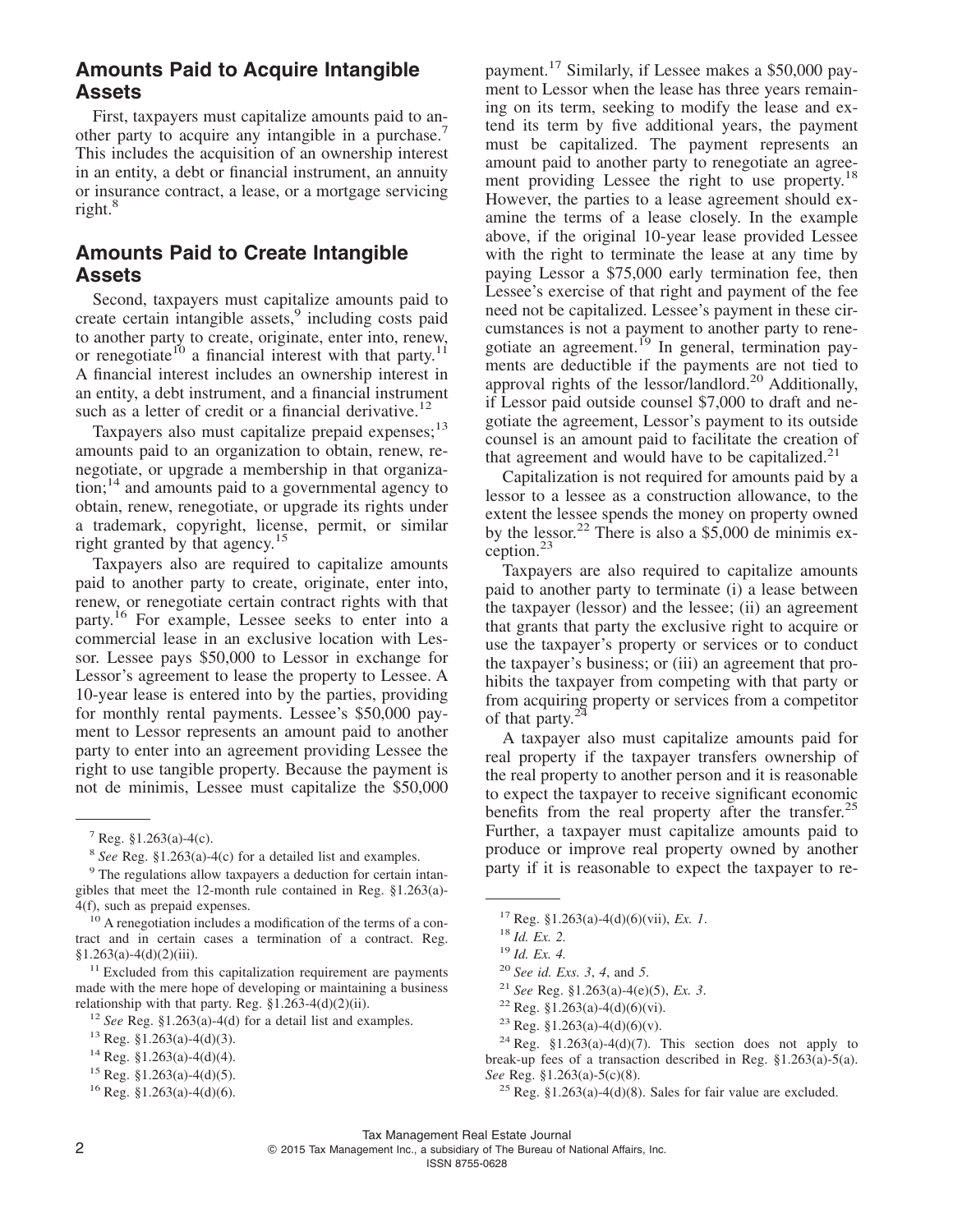ceive significant economic benefits from the real property.<sup>26</sup> For example, Corporation operates a quarry on one side of a city's river and a stone crusher on the other. Corporation must transfer stone from its quarry to its crusher using the city's existing bridges. The city's existing bridges are insufficient to accommodate Corporation's trucks, thereby reducing Corporation<br>ration's productivity. Corporation contributes ration's productivity. Corporation contributes \$1,000,000 to the city to defray in part the cost of constructing a publicly owned bridge capable of accommodating Corporation's trucks. The payment to the city to improve the bridge is reasonably expected to produce significant economic benefits for Corporation. Therefore, Corporation must capitalize the \$1,000,000 payment.<sup>27</sup> If Corporation also transfers real property to the city in connection with its contribution, Corporation would capitalize both the adjusted basis of the real property contributed and the \$1,000,000 payment.<sup>28</sup>

Taxpayers are not required to capitalize amounts paid to satisfy one-time charges imposed by a state or local government against new development to finance specific off-site capital improvements for general public use that are necessitated by the new or expanded development, and taxpayers are not required to capitalize amounts paid for real property or improvements to real property constructed by the taxpayer where the real property or improvements benefit new development or expansion of existing development, are immediately transferred to a state or local government for dedication to the general public use, and are maintained by the state or local government.<sup>29</sup> For example, if Corporation is engaged in the development and sale of residential real estate and is required by the city to construct ingress and egress roads to and from its project and immediately transfer the roads to the city for dedication to general public use, Corporation is not required to capitalize these amounts. $30^{\circ}$ Taxpayers are required to capitalize amounts paid to another party to defend or protect title to intangible property if that other party challenges the taxpayer's title to the intangible property.<sup>31</sup>

### **Amounts Paid to Create Separate and Distinct Intangible Assets**

Taxpayers must capitalize amounts paid to create or enhance a property interest of ascertainable and mea-

<sup>27</sup> *See* Reg. §1.263(a)-4(d)(8)(v), *Ex. 1*.

surable value in money's worth that is subject to protection under applicable state, federal, or foreign law and the possession and control of which is intrinsically capable of being sold, transferred, or pledged separate and apart from a trade or business.<sup>32</sup>

### **Amounts Paid to Create a Future Benefit**

Taxpayers must capitalize amounts listed in any published guidance identifying the future benefit of such intangible. $33$  To date, no guidance has been issued.

### **Amounts Paid to Facilitate the Acquisition or Creation of an Intangible**

Taxpayers must also capitalize amounts paid to facilitate the acquisition or creation of the intangible assets described in Reg.  $$1.263(a)-4.^{34}$  This includes investigatory costs incurred in determining whether to pursue a transaction. However, the regulations permit a deduction for investigatory costs that are incurred before the earlier of the date the taxpayer begins preparing its bid for the agreement or the date the taxpayer begins discussing or negotiating the agreement with another party to the agreement.<sup>35</sup> The regulations also permit a deduction for employee compensation, overhead, and de minimis costs.<sup>36</sup>

In PLR 201447004, the IRS ruled privately that a manufacturer did not have to capitalize payments made to another manufacturer under a development agreement where the agreement provided no obligation to produce goods or final selling price. The agreement simply granted the purchasing manufacturer exclusivity if the parts were produced. The IRS reasoned that, although the payments made under the agreement were part of a strategy intended to result in sales, the payments were not part of a plan to create or acquire an interest in an identifiable intangible asset. Therefore, they were not required to be capitalized.<sup>37</sup>

- $34$  Reg. §1.263(a)-4(e).
- $35$  Reg. §1.263(a)-4(e)(1)(iii).
- $36$  Reg. §1.263(a)-4(e)(4).

ISSN 8755-0628

<sup>26</sup> *Id.* There is an exception for taxpayers selling services for fair market value to produce or improve the real property.

<sup>28</sup> *See id. Ex. 2.*

<sup>&</sup>lt;sup>29</sup> Reg. §1.263(a)-4(d)(8)(iv). Capitalization may be required under §263A.

<sup>30</sup> *See* Reg. §1.263(a)-4(d)(8)(v), *Ex. 3*.

 $31$  Reg. §1.263(a)-4(d)(9).

 $32$  Reg. §1.263(a)-4(b)(3). See the exceptions under Reg. §1.263(a)-4(b)(3).

<sup>33</sup> Reg. §1.263(a)-4(b)(2).

<sup>37</sup> PLR 201447004.

Tax Management Real Estate Journal © 2015 Tax Management Inc., a subsidiary of The Bureau of National Affairs, Inc. 3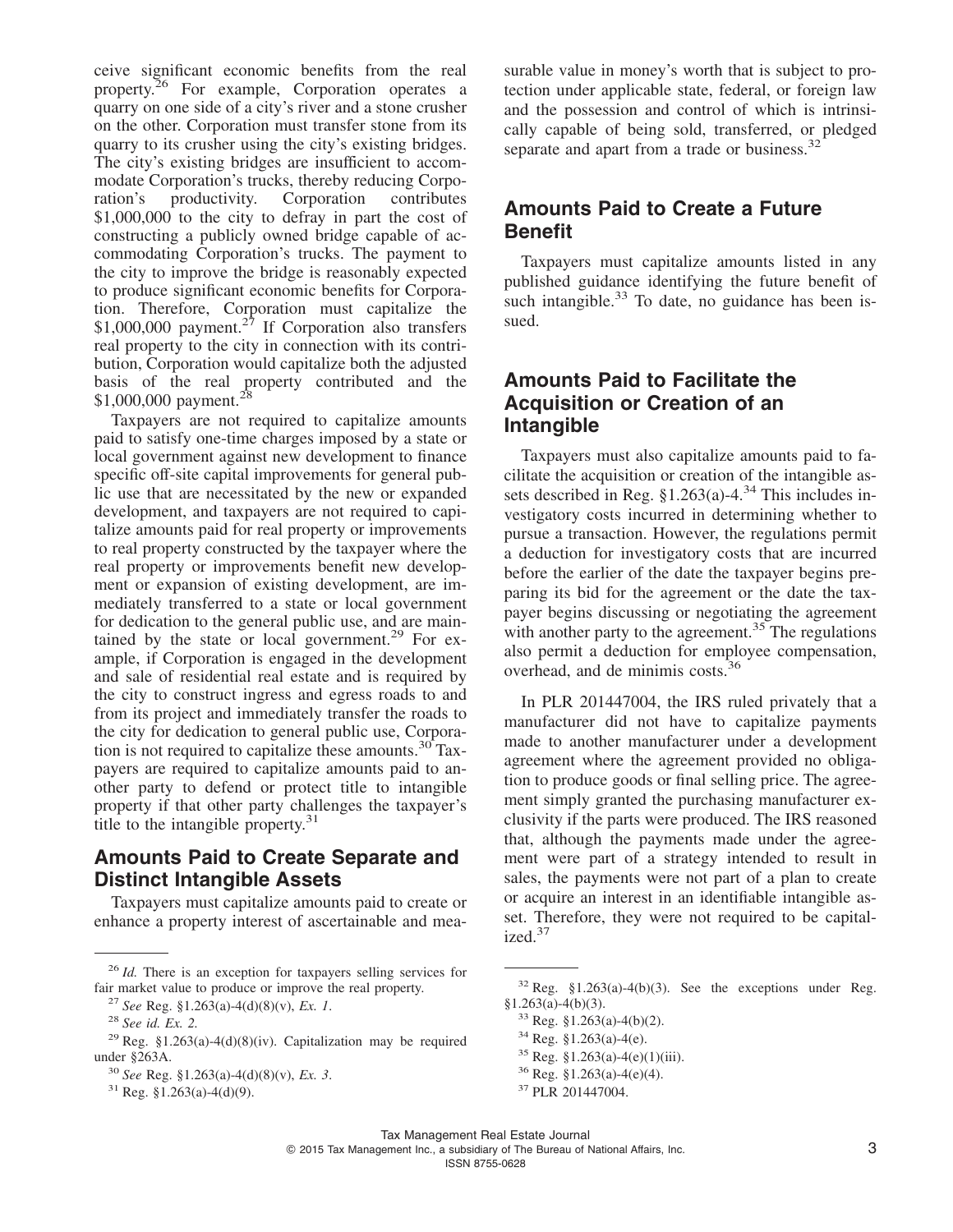### **III. BACKGROUND ON TAX TREATMENT OF TRANSACTION COSTS INCURRED IN MERGERS AND ACQUISITIONS**

Under generally accepted accounting principles (GAAP), transaction costs are treated as an expense in the year incurred.38 Given that the default rule for income tax purposes is to capitalize transaction costs, it is critical to identify and correctly report transaction costs for income tax purposes.

Section 263(a) provides for the capitalization of the following expenditures:

(1) Any amount paid out for new buildings or for permanent improvements or betterments made to increase the value of any property or estate . . . [and]

(2) Any amount expended in restoring property or in making good the exhaustion thereof for which an allowance is or has been made.

Court decisions aid in understanding the statutory wording. In *Woodward v. Commissioner*, <sup>39</sup> the United States Supreme Court held that the majority shareholders must capitalize the fees paid to their advisers. The Court noted that ''courts have held that legal, brokerage, accounting, and similar costs incurred in the acquisition or disposition of [property having a useful life substantially beyond the taxable year] . . . are capital expenditures."<sup>40</sup> The Court went on to say, ''such ancillary expenses incurred in acquiring or disposing of an asset are as much part of the cost of that asset as is the price paid for it.<sup>541</sup>

In *Commissioner v. Lincoln Sav. & Loan Ass'n*, 42 the Supreme Court held that ''the presence of an ensuing benefit that may have some future aspect is not controlling; many expenses concededly deductible have prospective effect beyond the taxable year.'' The effect of this decision was to permit taxpayers to continue to assert the argument that expenditures not creating a separate and distinct asset were currently deductible costs.

The next important decision in this trilogy of cases was *INDOPCO Inc. v. Commissioner*. <sup>43</sup> In *INDOPCO*, the Supreme Court held that the buyer must capitalize costs of facilitating its purchase of another corporation. Moreover, it did not matter that those expenditures did not create a separate and distinct asset.

Litigation continued, and taxpayers received a favorable ruling in 2000 from the Eighth Circuit Court of Appeals.<sup>44</sup> The court held, and the IRS conceded, that the taxpayer's costs of investigating the expansion of the taxpayer's business were deductible under §162.

In 2003, Reg. §1.263(a)-4 and §1.263(a)-5 were issued to provide bright-line tests for the treatment of certain costs related to intangible assets, including transaction costs incurred in mergers and acquisitions and certain real estate transactions. Some commentators called these regulations the anti-*INDOPCO* regulations because they permit taxpayers to deduct certain costs notwithstanding the broad reach of the *INDOPCO* decision.

### **IV. SCOPE OF REG. §1.263(a)-5 — COSTS INCURRED TO FACILITATE CERTAIN TRANSACTIONS**

If Reg. §1.263(a)-5 does not compel capitalization, taxpayers still must determine whether other provisions of the Code apply. For example, a taxpayer might incur costs in starting a new business. Such costs would be subject to the capitalization and amortization rules of  $\S$ 195.<sup>45</sup> However, if a taxpayer was already in that line of business, the costs may qualify as an expansion cost deductible under §162.4

To be claimed as a deduction on a tax return, transaction costs must (i) navigate the rules in Reg. §1.263(a)-5, and (ii) qualify for the exceptions under other capitalization provisions in the Code. The default rule of Reg.  $\S1.263(a)$ -5 is that a taxpayer must capitalize costs incurred to ''facilitate'' certain transactions. Under Reg.  $$1.263(a)-5(a)$ , these facilitative costs include the following.

- 1. An acquisition of assets that constitute a trade or business (whether the taxpayer is the acquirer in the acquisition or the target of the acquisition).
- 2. An acquisition by the taxpayer of an ownership interest in a business entity if, immediately after

 $4 \qquad \qquad \circ$ 2015 Tax Management Inc., a subsidiary of The Bureau of National Affairs, Inc.

<sup>38</sup> ASC 805-10-25-23.

<sup>39</sup> 397 U.S. 572, 576 (1970).

<sup>40</sup> *Id.*

<sup>41</sup> *Id. See also Ellis Banking Corp. v. Commissioner*, 41 T.C.M. 1107 (1981), *aff'd in part*, 688 F.2d 1376 (11th Cir. 1982).

<sup>42</sup> 403 U.S. 354 (1971).

<sup>43</sup> 503 U.S. 79 (1992).

<sup>44</sup> *Wells Fargo & Co. v. Commissioner*, 224 F.3d 874, 888 (8th Cir. 2000), *aff'g in part, rev'g in part Norwest Corp. v. Commissioner*, 112 T.C. 89 (1999). *See also PNC Bancorp, Inc. v. Commissioner*, 212 F.3d 822 (3d Cir. 2000).

<sup>&</sup>lt;sup>45</sup> Note that if a transaction is covered by both Reg.  $§1.263(a)-5$ and Reg. §1.263(a)-4, then the rules of Reg. §1.263(a)-5 govern. Reg. §1.263(a)-5(b)(2). In general, Reg. §1.263(a)-4 relates to costs related to the creation of intangible assets in transactions that are not M&A-related — for example, a patent registration fee.

<sup>46</sup> *Briarcliff Candy Corp. v. Commissioner*, 475 F.2d 775 (2d Cir. 1973).

Tax Management Real Estate Journal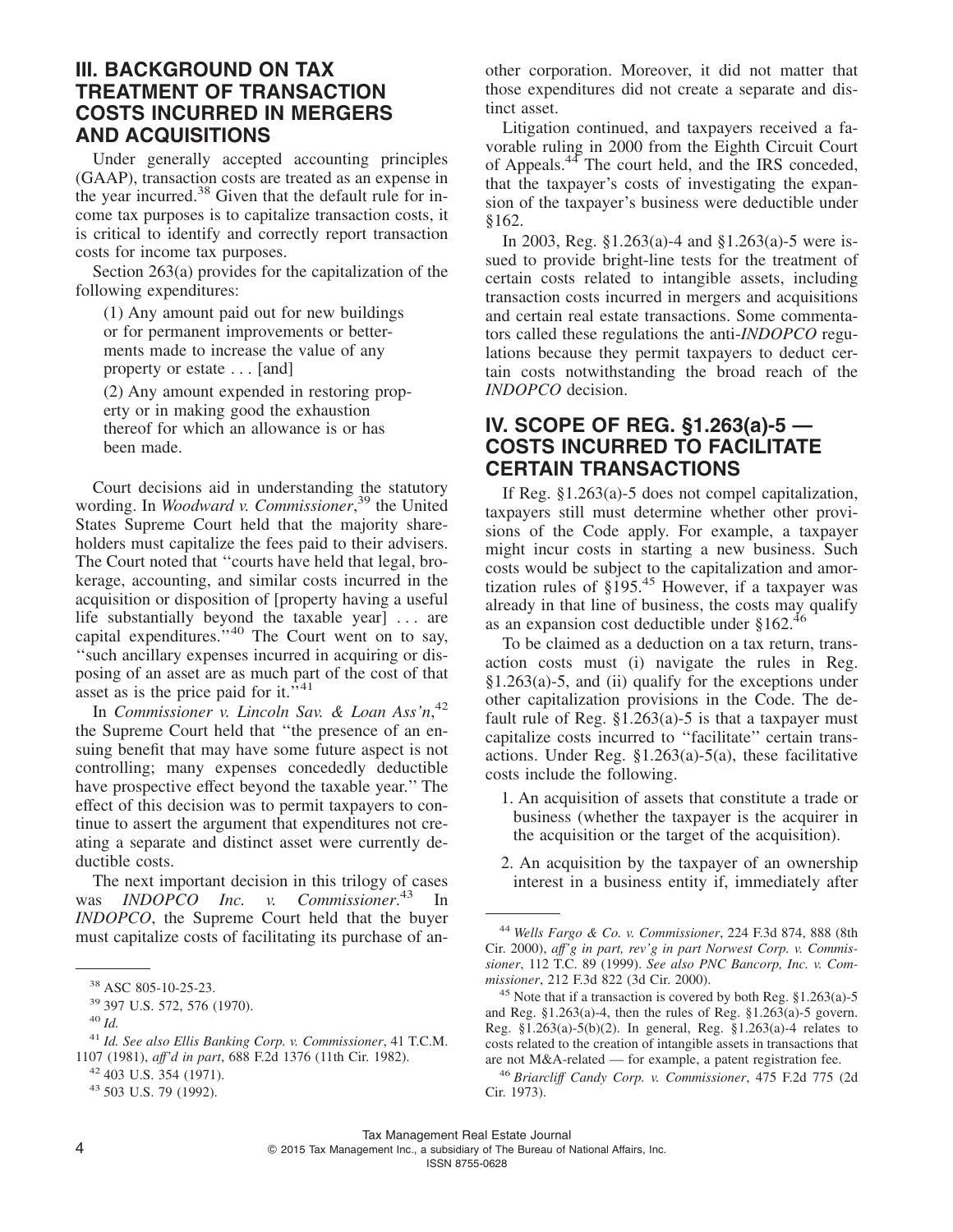the acquisition, the taxpayer and the business entity are related within the meaning of §267(b) or §707(b). (See Reg. §1.263(a)-4 for rules requiring capitalization of amounts paid by the taxpayer to acquire an ownership interest in a business entity, or to facilitate the acquisition of an ownership interest in a business entity, where the taxpayer and the business entity are not related within the meaning of §267(b) or §707(b) immediately after the acquisition.)

- 3. An acquisition of an ownership interest in the taxpayer (other than an acquisition by the taxpayer of an ownership interest in the taxpayer, whether by redemption or otherwise). See n. 67, below.
- 4. A restructuring, recapitalization, or reorganization of the capital structure of a business entity (including reorganizations described in §368 and distributions of stock by the taxpayer as described in §355). This also includes amounts paid to determine value or price of the transaction<sup>47</sup> and amounts paid by a taxpayer-debtor to institute or administer a proceeding under Chapter 11 of the Bankruptcy Code.<sup>48</sup>
- 5. A transfer described in §351 or §721 (whether the taxpayer is the transferor or transferee).
- 6. A formation or organization of a disregarded entity.
- 7. An acquisition of capital.
- 8. A stock issuance.<sup>49</sup>
- 9. A borrowing. For purposes of this section, a borrowing means any issuance of debt, including debt issued in an acquisition of capital or recapitalization. A borrowing also includes debt issued in a debt-for-debt exchange under Reg. §1.1001-3; and
- 10. Writing an option.

The word "facilitate" is defined in Reg. §1.263(a)-5(b) as the ''process of investigating or otherwise pursuing the transaction." In practical terms, "facilitative'' costs include the costs for due diligence, investigating various facts or assertions with respect to the

transaction, determining the value or price, negotiating the terms of the transaction, and reaching an agreement.

In other words, most direct and indirect transaction costs are potentially subject to capitalization under these regulations.

### **Covered Transactions**

The regulations provide an exception to the general rule of capitalization for ''covered transactions.'' Reg.  $§1.263(a)-5(e)(1)$  provides that the costs of facilitating covered transactions are only required to be capitalized if they relate to activities performed after a ''bright-line date.''<sup>50</sup> Covered transactions include: (1) a taxable asset acquisition by the taxpayer;<sup>51</sup> (2) a taxable acquisition by the taxpayer of interest in a business entity (whether the taxpayer is the acquirer or target) if after the acquisition the taxpayer and the business entity are "related;"<sup>52</sup> and (3) a tax-free acquisitive reorganization as defined in  $\S 368$ <sup>53</sup> Notably missing in this definition is a taxable sale of assets by the taxpayer.

Therefore, taxpayers who meet the covered transaction definition must look to the ''bright-line'' date to achieve their goal of deductibility. The ''bright-line'' date is the earlier of (1) the date when the parties to the transaction execute a letter of intent, exclusivity agreement, or similar written document (''term sheet"),<sup>54</sup> or (2) the date on which taxpayer's board of directors authorizes and approves the material terms of the transaction.<sup>55</sup> The acquirer and target must reach agreement on material terms or execute a term sheet. If otherwise, the bright-line date remains open. However, once the parties agree on a term sheet, the costs become subject to capitalization under these regulations.

Once a term sheet is agreed to, taxpayers must evaluate two other rules. First, the regulations require capitalization for ''inherently facilitative costs'' no matter when incurred. Second, Reg. §1.263(a)-5 specifically excludes certain costs from capitalization.

 $47$  Reg. §1.263(a)-5(b)(1).

<sup>48</sup> Reg. §1.263(a)-5(c)(4).

<sup>49</sup> The regulations reserve guidance on the treatment of capitalized stock issuance costs. Reg. §1.263(a)-5(g)(3). However, while the regulations seem to indicate capitalization is required, the IRS issued guidance that a netting approach is proper. See n. 2, above. Query: Which is more proper? It seems the regulations mandate capitalization.

<sup>50</sup> The term ''bright-line date'' is found only in the preamble to the regulations. See Proposed Regulations (REG-125638-01) issued December 19, 2002, Explanation of Provisions, Section V.B. and T.D. 9107, Explanation of Provisions, Section III.E.

<sup>51</sup> Reg. §1.263(a)-5(e)(3)(i).

 $52$  Reg. §1.263(a)-5(e)(3)(ii). A business entity includes a partnership. The term ''related'' in this context is defined by §267(b) or §707(b). *Id.*

 $53$  Reg. §1.263(a)-5(e)(3)(iii). The regulation refers to type "A," "B," "C," or acquisitive type "D" reorganizations where the target's assets are absorbed by the taxpayer under either §354 or §356. *Id.*

 $54$  Reg. §1.263(a)-5(e)(1)(i). The regulations exclude confidentiality agreements. *Id.*

 $55$  Reg. §1.263(a)-5(e)(1)(ii).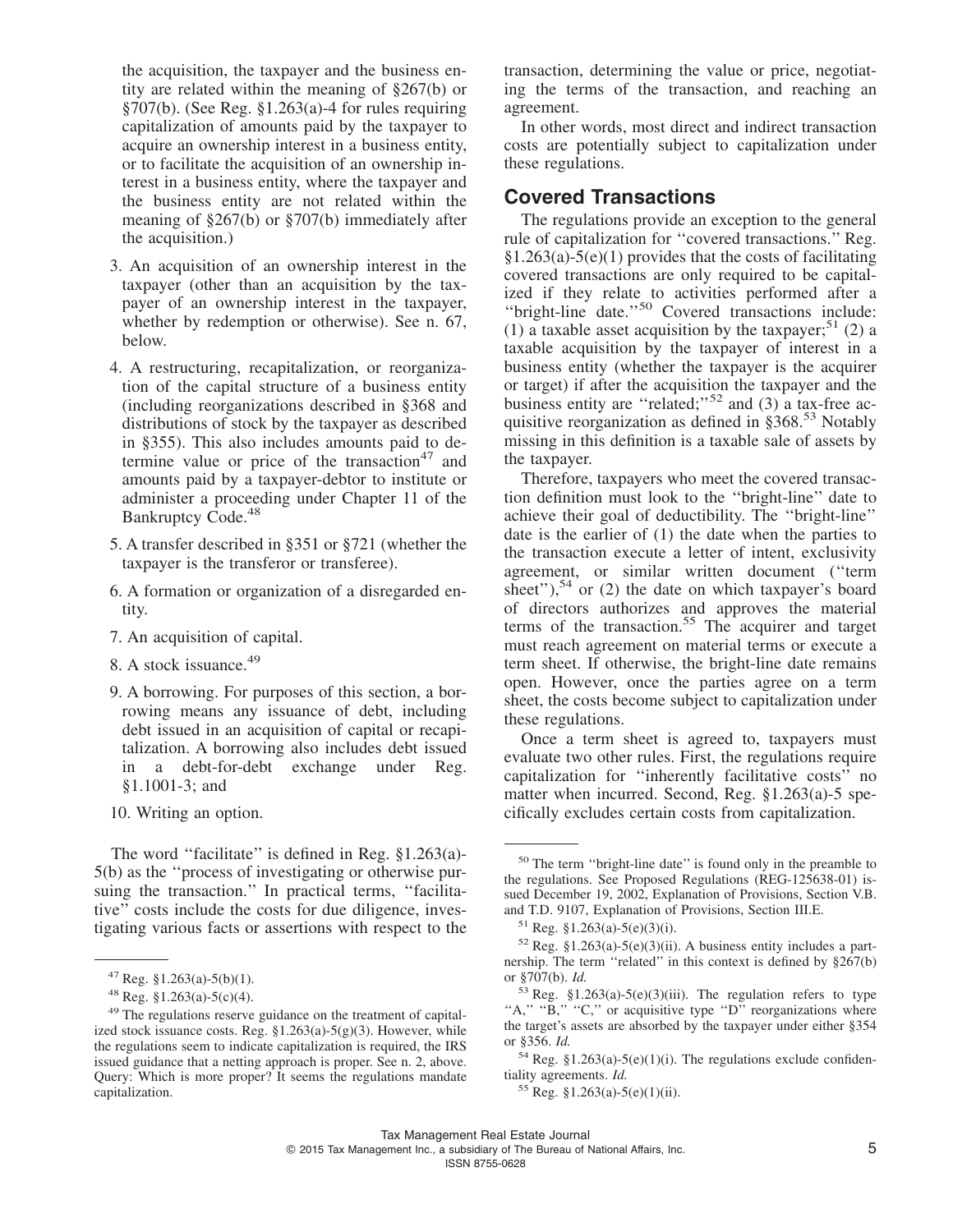Under Reg.  $$1.263(a)-5(e)(2)$ , inherently facilitative costs that are required to be capitalized are:

- 1. Getting an appraisal, formal written evaluation, or fairness opinion;
- 2. Negotiating the structure and getting tax advice;
- 3. Preparing and reviewing the documents for the deal;
- 4. Getting regulatory approval, including regulatory filings;
- 5. Obtaining shareholder approval;
- 6. Conveying property between the parties (for example, transfer taxes and title registration costs); and
- 7. Costs to figure out value or price of the deal.<sup>56</sup>

A list of costs which are not capitalizable under Reg. §1.263(a)-5 regardless of when incurred include the following:

- 1. Costs of asset sales, not in connection with the sale of a trade or business; $57$
- 2. Mandatory stock distributions;<sup>58</sup>
- 3. Liquidation costs;<sup>59</sup>
- 4. Stock issuance costs of open-end regulated investment companies;<sup>60</sup>
- 5. Integration costs: $61$
- 6. Registrar and transfer agent fees for the maintenance of capital stock records;<sup>62</sup>

<sup>58</sup> Reg. §1.263(a)-5(c)(3).

<sup>59</sup> Reg. §1.263(a)-5(c)(4). This regulation requires capitalization of costs incurred in connection with a Chapter 11 Bankruptcy proceeding and does not extend to costs incurred in a Chapter 7 Bankruptcy proceeding, which generally involves the liquidation of the debtor. Costs associated with a liquidating bankruptcy appear to be deductible. *See, e.g.,* Rev. Rul. 77-204, 1977-1 C.B. 40 (1977).

 $61$  Reg. §1.263(a)-5(c)(6). This is true regardless of when the integration activities occur. *Id.*

 $62$  Reg. §1.263(a)-5(c)(7).

- 7. Termination payments are deductible only if the termination does not facilitate a second transaction which is mutually exclusive; $63$
- 8. Overhead:<sup>64</sup>
- 9. Certain amounts treated as employee compensa- $\text{tion:}^{65}$
- 10. De minimis and internal costs;<sup>66</sup>
- 11. Redemption costs;<sup>67</sup> and
- 12. Fees associated with early retirement of debt.<sup>68</sup>

<sup>63</sup> TAM 200749013 (''If a taxpayer investigates and pursues multiple separate transactions, costs properly allocable to any abandoned transactions are deductible even if some transactions are completed. Further, if a taxpayer engages in a series of transactions and abandons one of those transactions, a loss is allowed even if the taxpayer later proceeds with a similar transaction. [The] authorities allow a deduction upon the abandonment of a proposed transaction even if subsequent or alternative transactions are pursued. By contrast, if the proposals are mutually exclusive alternatives, meaning that only one can be completed, then no abandonment loss is proper unless the entire transaction is abandoned. The costs of pursuing any alternatives not consummated must be capitalized as part of the cost of the completed alternative.'') (citations omitted). *See also* Reg. §1.263(a)-5(l), *Exs. 12*, *13*, and *14*.

 $64$  Reg. §1.263(a)-5(d)(1). Overhead costs include fixed costs, such as rent, utilities, and depreciation. I.R.M. 32.1.4, *Published Guidance and Other Guidance to Taxpayers* (Oct. 11, 2011).

 $65$  Reg. §1.263(a)-5(d)(2). "The term employee compensation means compensation (including salary, bonuses and commissions) paid to an employee of the taxpayer. For purposes of this section, whether an individual is an employee is determined in accordance with the rules contained in section 3401(c) and the regulations thereunder.'' Reg. §1.263(a)-5(d)(2)(i).

 $66$  Reg. §1.263(a)-5(d)(3). De minimis costs refer to amounts (other than employee compensation and overhead) that are attributable to investigating or otherwise pursuing a transaction and in the aggregate do not exceed \$5,000. Reg.  $$1.263(a)-5(d)(3)(i)$ .

 $67$  Reg. §1.263(a)-5(a)(3) removed redemptions expenses from the scope of the Reg. §1.263(a)-5 regulations. They must be capitalized under either §162(k) or Reg. §1.263(a)-4. Which one remains uncertain. Regardless, it is worth noting that corporations must file Form 1099 when redeeming stock. IRS Publication 17: Your Federal Income Tax (Nov. 26, 2013).

<sup>68</sup> Costs associated with borrowings are capitalized and amortized over the term of the debt. See n. 82, below. Generally if the original debt instrument is terminated through either defeasance (the substitution of collateral which in effect terminates the original agreement) or early repayment of the debt, then the costs associated with the initial borrowing are immediately deductible (as are any prepayment penalties or defeasance premiums). *Schoellkopf Products Inc. v. Commissioner*, 65 T.C. 640 (1975); Rev. Rul. 57-198, 1957-1 C.B. 94 (1957); Blake D. Rubin, Andrea Macintosh Whiteway and Jon G. Finkelstein, *Tax Planning for Conduit Loan Defeasance Transactions, Including Like-Kind Exchanges*, J. Passthrough Entities 11 (2006). However, the rules get more complicated when a taxpayer pays off the original debt instrument with the proceeds received from a new debt. If the new loan originates from a different lender, then the fees associated with the original loan should be currently deductible. However,

 $6$   $^{\circ}$ 2015 Tax Management Inc., a subsidiary of The Bureau of National Affairs, Inc.

ISSN 8755-0628

<sup>56</sup> Reg. §1.263(a)-5(b).

 $57$  Reg. §1.263(a)-5(c)(2). This is true regardless of the taxpayer's motivations. *See* T.D. 9107, 2004-1 C.B. 447. For example, a target corporation can sell assets not desired by the acquiring corporation to a third party immediately before a merger without having to capitalize the costs associated with the sale of the unwanted assets. In general a sale of a group of assets that includes goodwill is considered a sale of a business and would be subject to capitalization under Reg. §1.263(a)-5. Reg. §1.197-2(e)(1).

 $60$  Reg. §1.263(a)-5(c)(5).

Tax Management Real Estate Journal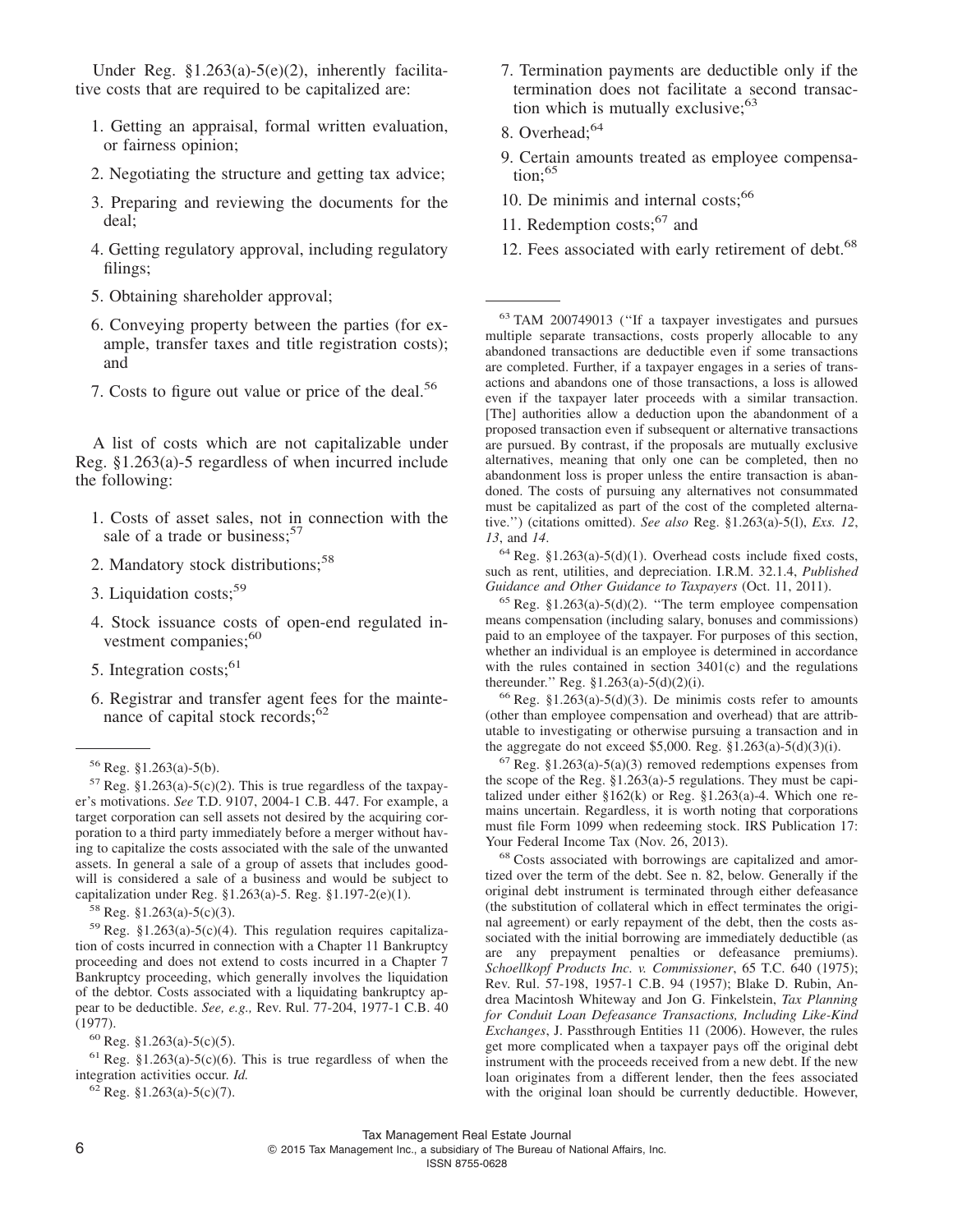As noted earlier, taxpayers still have to figure out whether other provisions of the Code apply to prevent a current deduction.

### **Treatment of Capitalized Costs**

#### **Acquirer Costs**

Reg. §1.263(a)-5(g) provides guidance with regard to the treatment of capitalized costs. Buyers in taxable stock or asset purchases must add the capitalized transaction costs to the basis of the stock or assets. $69$ 

#### **Seller Costs**

Targets in taxable asset dispositions, including real estate, use capitalized transaction costs as a reduction in the amount realized;<sup>70</sup> however, the regulation writers reserved the section for taxable stock dispositions.<sup>71</sup> It appears target shareholders have alternative ways to account for transaction costs. Target shareholders can choose to reduce the amount realized<sup>72</sup> or increase the basis.<sup>73</sup> There are authorities on both sides, and the regulations are silent; therefore, it seems reasonable to conclude that target shareholders have a choice.

### **Costs in Tax-Free Acquisitive Transactions**

The regulation writers also reserved the section for tax-free acquisitive transactions.<sup>74</sup>

### **Reporting Transaction Costs on Tax Returns**

As a result of these rules, the buyer and the seller will have different amounts to report on the purchase price allocation forms. On the one hand the buyer will increase purchase price while the seller will decrease

sale price. Therefore, the total amounts will not match on forms like Form 8894 and Form 8883.

In an asset sale that involves future payments that qualify for installment sale treatment, it is unclear whether the transaction costs reduce the amount realized or increase the basis of assets. The regulations under  $§453^{75}$  require an increase to the basis, while Reg.  $$1.263(a)$ -5 requires a reduction of the amount realized; presumably Reg. §1.263(a)-5 controls.

#### **Stock Issuance Costs**

The subsection that deals with stock issuance transactions is reserved.<sup>76</sup> As mentioned previously, the IRS ruled that the proper accounting for these costs is to net them with the proceeds received. (See note 2, above). However, by netting the corporation pays stock issuance costs but does not record such costs on its balance sheet. For example, if the corporation pays \$1,000,000 to print stock certificates in an issuance and the corporation raises \$100,000,000, the entry, without netting, would be as follows:

| Entry 1                                        | Debit         | Credit        |
|------------------------------------------------|---------------|---------------|
| Cash                                           | \$100,000,000 |               |
| Common stock and<br>additional paid in capital |               | \$100,000,000 |
| Entry 2                                        | Debit         | Credit        |
| Stock issuance costs                           | \$100,000,000 |               |
| Cash                                           |               | \$100,000,000 |

The stock issuance costs would not be currently deductible based on Reg. §1.263(a)-5 and *INDOPCO*. However, these costs would be an asset on the tax balance sheet. The regulations contemplate this and have reserved guidance on whether and when a taxpayer can recover such costs.<sup>77</sup>

The IRS netting approach described in TAM 200532048 would result in the following entries:

| Entry 1                    | Debit        | Credit       |
|----------------------------|--------------|--------------|
| Cash                       | \$99,000,000 |              |
| Common stock and           |              | \$99,000,000 |
| additional paid in capital |              |              |

The company would still issue Forms 1099 to the service providers for the \$1,000,000 paid to create certificates. The service provider would recognize income for services rendered. However, no deduction would be available to the company because the balance sheet shows only the net amount.<sup>78</sup>

when the new loan originates from the same lender, the taxpayer will be required to capitalize the costs associated with the original loan over the term of the new instrument unless the loan is considered separate and independent of the original. *Schoellkopf Products Inc. v. Commissioner*. There is a series of cases following *Schoellkopf* that specifically address whether or not a new loan is separate from and independent of the original. *See Sleiman v. Commissioner*, 74 T.C.M. 1270 (1997), *aff'd*, 187 F.3d 1352 (11th Cir. 1999); *Wilkerson v. Commissioner*, 655 F.2d 980 (9th Cir. 1981); *Williams v. Commissioner*, 42 T.C.M. 1616 (1981); *Lay v. Commissioner*, 69 T.C. 421 (1977); FSA 200207011.

 $^{69}$  Reg. §1.263(a)-5(g)(2)(i).

 $70$  Reg. §1.263(a)-5(g)(2)(ii)(A).

 $71$  Reg. §1.263(a)-5(g)(2)(ii)(B).

<sup>72</sup> *See* TAM 200503026.

<sup>73</sup> See discussion under heading ''Accounting for Seller's Transaction Costs in Stock Sales,'' below.

<sup>&</sup>lt;sup>74</sup> Reg. §1.263(a)-5(g)(1).

<sup>75</sup> Reg. §15a.453-1(b)(2)(v).

<sup>76</sup> Reg. §1.263(a)-5(g)(3).

<sup>77</sup> *Id.*

<sup>78</sup> Similar to stock issuance costs, syndication costs for partnerships include brokerage fees, registration fees, legal fees of the underwriter or placement agent and the issuer (the general partner or the partnership) for securities advice and for advice pertaining

Tax Management Real Estate Journal © 2015 Tax Management Inc., a subsidiary of The Bureau of National Affairs, Inc. 7 ISSN 8755-0628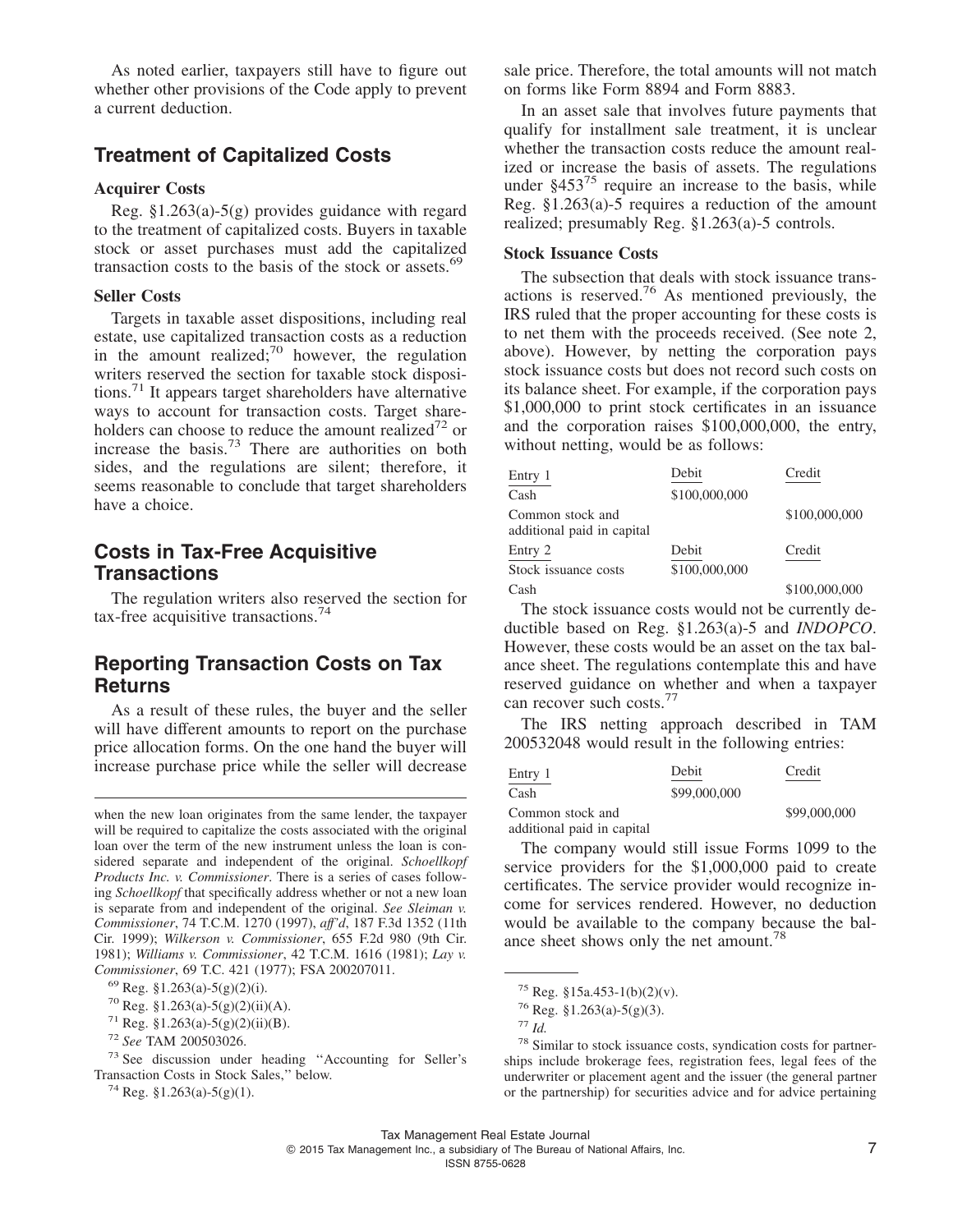#### **Accounting for Seller's Transaction Costs in Stock Sales**

The IRS treatment of stock issuance costs is one of the pitfalls confronting tax advisors. Often sellers pay the transaction costs with funds from the buyer. In these instances, the costs paid are a reduction in the proceeds received by the seller. For example, if a buyer furnishes \$100,000,000 for the stock of the target and \$1,000,000 goes toward the transaction costs, the seller would receive only \$99,000,000. However, the sellers would report \$100,000,000 as the amount realized because that amount includes costs paid on behalf of the sellers.

However, these transaction costs do not belong to the sellers. Although the sellers indirectly paid these costs because they reported \$100,000,000 as the amount realized, the sellers actually received only \$99,000,000. The transaction costs are properly identified as those of the target because the target is the beneficiary of these costs. Moreover, the target, not the sellers, hired the advisers. The target is properly the beneficiary of the transaction costs because the buyer will continue the target's business operations.<sup>79</sup> Therefore, the sellers add these costs to their stock basis because the amount of the transaction costs represents a capital contribution.<sup>80</sup> The sellers have an amount realized of \$100,000,000 and increase their stock basis by \$1,000,000.

The target would capitalize or deduct the \$1,000,000 of transaction costs by comparing the dates it incurred the costs to the bright-line date. The target can benefit from a diligent adviser when it accounts for the transaction costs.

This result is identical to having the buyer pay \$100,000,000 to the sellers and then having the sellers take \$1,000,000 and contribute it to the capital of the target to pay the transaction costs immediately before the shares are transferred to buyer. The steps are simplified by having the buyer pay \$99,000,000 to the sellers and pay \$1,000,000 of transaction costs on behalf of the target.<sup>81</sup>

#### **Borrowing Costs**

Reg. §1.263(a)-4(e)(1)(iv) and Reg. §1.263(a)-  $5(g)(4)$  provide that Reg. §1.446-5 governs capitalized costs paid to facilitate any borrowing. Under Reg. §1.446-5 these costs are recovered over the term of the debt and are treated as a reduction in net proceeds that creates original issue discount.<sup>82</sup>

#### **Costs Associated with Writing an Option**

Costs that facilitate writing an option are not currently deductible.<sup>83</sup> Instead, these costs are a reduction to the premium the writer receives.<sup>84</sup>

#### **Method Changes**

If a taxpayer has incorrectly accounted for transaction costs, it must seek permission to change to the correct method of accounting by filing Form 3115.<sup>85</sup> In the taxpayer's first taxable year, it is automatically granted the consent of the Commissioner to change its method of accounting if it follows the administrative procedures set forth under Reg.  $$1.446-1(e)(30)(ii).$ <sup>86</sup> In subsequent years, it appears the Commissioner has discretion whether to grant approval.

to the adequacy of tax disclosures in the prospectus or placement memorandum for securities law purposes, accounting fees for preparation of representations to be included in the offering materials, and printing costs of the prospectus, placement memorandum, and other selling and promotional material. Under Reg. §1.709-2(b), syndication costs are capitalized. These costs would be capitalized as an intangible asset on the balance sheet. *See* Rev. Rul. 89-11, 1989-1 C.B. 179 (1989); *see also* Rev. Rul. 85-32, 1985-1 C.B. 186 (1985); Rev. Rul. 88-4, 1988-1 C.B. 264 (1988). On liquidation, Reg. §1.709-2(b)(3)(i) precludes a deduction as well — but only for the partnership; partners are not referenced. However, Rev. Rul. 87-111 makes it clear that although a partner may not claim a deduction, these costs remain in a partner's outside basis. Therefore, a partner receiving only cash on liquidation would have a capital loss under  $\S 731(a)(2)$ , or by analogy, a partner receiving other property would take as her basis in that property, her outside basis under §732. This would preserve her outside basis as an offset to the proceeds upon a later disposition of that property. Rev. Rul. 87-111's conclusion permits one to draw the inference that the intangible asset has no value in liquidation or that the asset leaves the balance sheet before liquidation. The costs do have value because the partnership raised capital. Therefore, like stock issuance costs, the costs will be a charge against the partners' capital accounts, but unlike stock issuance costs, the debit will not occur until liquidation. The treatment under §704(b) is like stock issuance costs. Under Reg. §1.704-1(b)(2)(iv)(*i*), syndication costs are not capitalized; instead they reduce the partners' §704(b) capital accounts immediately. Therefore, the treatment of syndication costs for tax purposes differs from the treatment under §704(b). The latter uses a netting approach like stock issuance costs. These approaches are inconsistent with one another.

<sup>79</sup> *See, e.g., Wells Fargo & Co. v. Commissioner*, 224 F.3d 874 (8th Cir. 2000), *aff'g in part, rev'g in part Norwest Corp. v. Commissioner*, 112 T.C. 89 (1999); PLR 9326001.

<sup>80</sup> *Craft v. Commissioner*, 90 T.C.M. 149 (2005). Such payments constitute either capital contributions or loans to the corporation. *Deputy v. Du Pont*, 308 U.S. 488, 494 (1940).

<sup>&</sup>lt;sup>81</sup> Presumably this approach would cause the seller's transaction costs to be capitalized into basis under §453 instead of reducing the amount realized under Reg. §1.263(a)-5(g)(2)(ii)(A). This impacts the seller's reporting of an installment sale.

<sup>82</sup> The regulations treat debt issuance costs as a reduction in the issue price of a debt instrument. *See* Reg. §1.446-5(b)(1). The taxpayer will amortize the debt issuance costs over the term of the debt using the constant yield method. *Id.*

 $83$  Reg. §1.263(a)-5(g)(5).

<sup>84</sup> *Id.*

<sup>85</sup> Reg. §1.263(a)-5(n).

<sup>86</sup> *Id.*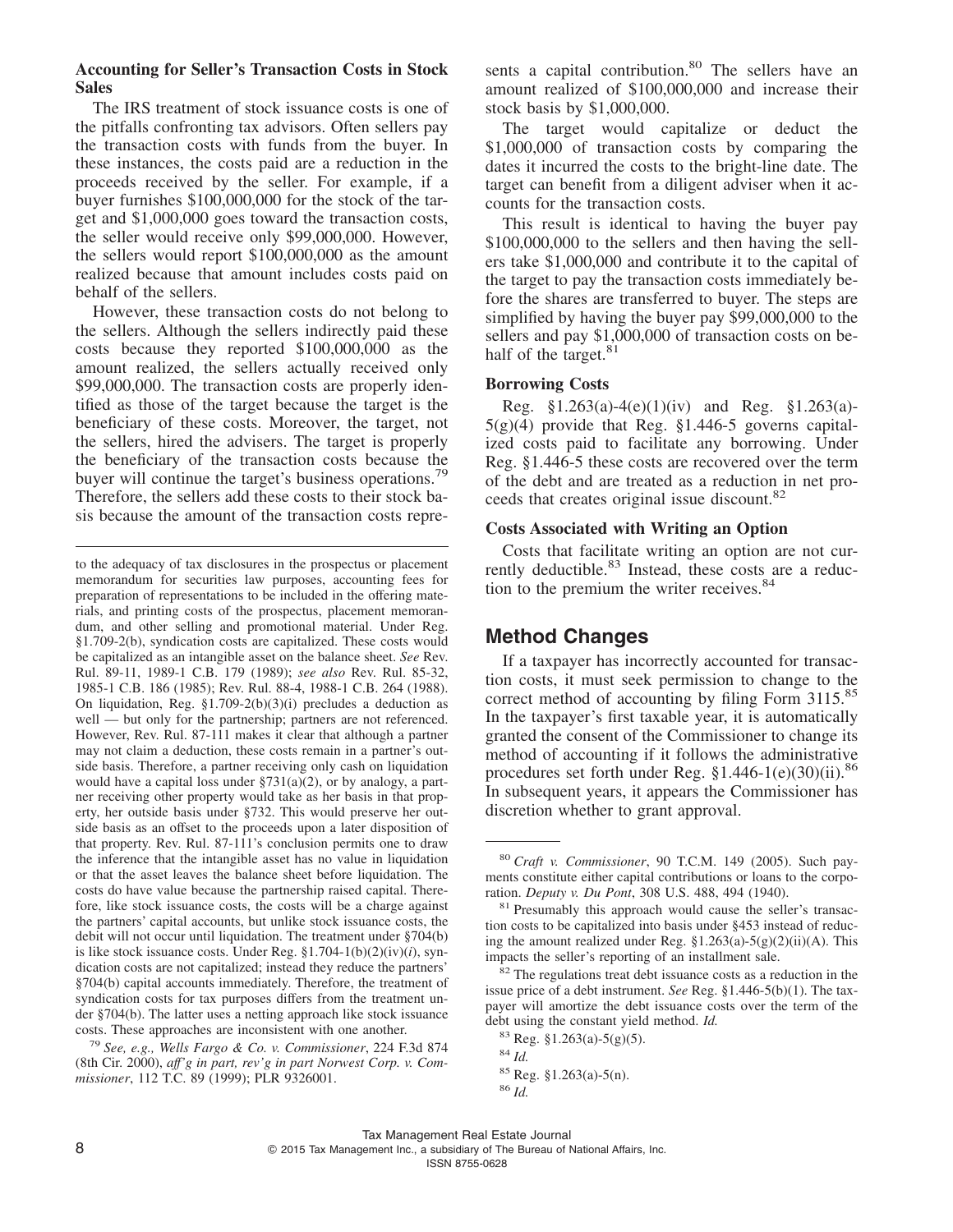### **Coordination with Other Provisions of the Internal Revenue Code**

Nothing in this Reg. §1.263(a)-5 changes the treatment of an amount expressly provided for under another provision of the Internal Revenue Code (other than §162(a) or §212) or regulations thereunder.<sup>87</sup>

### **Treatment of Indirect Payments**

For the purposes of Reg. §1.263(a)-5, references to amounts paid to or by a party include amounts paid on behalf of that party.<sup>88</sup>

### **V. SUCCESS-BASED FEES OR CONTINGENT TRANSACTION COSTS**

Reg. §1.263(a)-5(f) defines all expenditures for which payments are contingent on the successful close of the transaction as ''success-based fees'' and provides them special treatment. Under the regulations, success-based fees are presumed to facilitate a deal. The regulations provide an exception to the extent the taxpayer maintains sufficient documentation to show that costs can be allocated to activities that do not facilitate a transaction.<sup>89</sup> This documentation must be completed by the filing deadline (including extensions) for the year in which the transaction closes.<sup>90</sup> The regulation also provides guidance on the type of documentation necessary to support a deduction for success-based fees. The regulation requires documents (such as itemized invoices and time records) that identify the service provider, the various activities performed, and the amount or percentage of the fee allocated to each activity. $91$  For covered transactions, the regulation also demands the substantiation of amounts allocated to activities before and after the bright-line date.<sup>92</sup>

### **Practical Problems in Application of the Success-Based Fee Rules**

The stricter requirement for substantiation and record keeping for success-based fees are understandable. After all, an arrangement that makes a payment for services contingent on the successful completion of the transaction creates a presumption that those services facilitate that transaction. However, things do not always work out as neatly as described in the

regulations. Sometimes taxpayers pay success-based fees to a service provider who performs a variety of services. Although success-based fees most often go to investment bankers, the invoices often describe both facilitative and non-facilitative services. For the documentation to be acceptable under Reg. §1.263(a)- 5(f), an invoice must provide sufficient detail, such as time charged to each activity, to enable the taxpayer to allocate the fee correctly. However, investmentbanking firms usually do not require daily time sheets for each project.

The taxpayer might allocate the fee using estimates and making educated guesses; however, that is insufficient under the regulation. $93$  Alternatively, the taxpayer could ask for additional detail from the service provider. Under the regulation, the documentation to support the taxpayer's allocation must be gathered by the deadline provided in the regulation — that is, by the extended due date for the tax return for the year in which the taxpayer completes the deal. However, the IRS has granted extensions of time for completing the required documentation.<sup>94</sup>

Suppose the taxpayer used the invoices to allocate its costs, and the IRS challenges the allocation during an examination. If the invoice is insufficient to support the taxpayer's allocation, the entire success-based fee will have to be capitalized because the deadline for gathering support is the extended due date of the tax return.

The taxpayer could request a ruling about the adequacy of its documentation to support the allocations proposed for its tax return. The taxpayer would provide the documentation and the allocation it proposes for its tax return, and request the IRS to rule that its proposed allocations are correct. Even though a positive ruling would provide assurance to the taxpayer, many are reluctant to go this route for a couple of reasons. First, the taxpayer must pay for a ruling, but the primary concern would be that the IRS would issue an adverse ruling. The IRS has not encouraged taxpayers to request rulings, and the IRS has not issued any ruling on this issue to date.

Another issue arises for success-based fees for covered transactions. As discussed earlier, the documentation for this type of cost must support the taxpayer's allocation to activities before the bright-line date. However, taxpayers agree to an amount for successbased fees before the service provider provides any services. When the deal closes, the taxpayer gets a bill

<sup>87</sup> Reg. §1.263(a)-5(j).

<sup>88</sup> Reg. §1.263(a)-5(k).

<sup>89</sup> Reg. §1.263(a)-5(f).

<sup>90</sup> *Id.*

 $^{91}$  Reg. §1.263(a)-5(f)(1), §1.263(a)-5(f)(2).

 $92$  Reg. §1.263(a)-5(f)(3).

<sup>93</sup> Reg. §1.263(a)-5(f).

<sup>94</sup> *See, e.g.,* PLR 200837005, in which the IRS extended the due date where the taxpayer miscalculated the due date of the return. *See also* PLR 200907018 and PLR 200945007 (time was extended even when the taxpayers failed to extend the time for filing the return).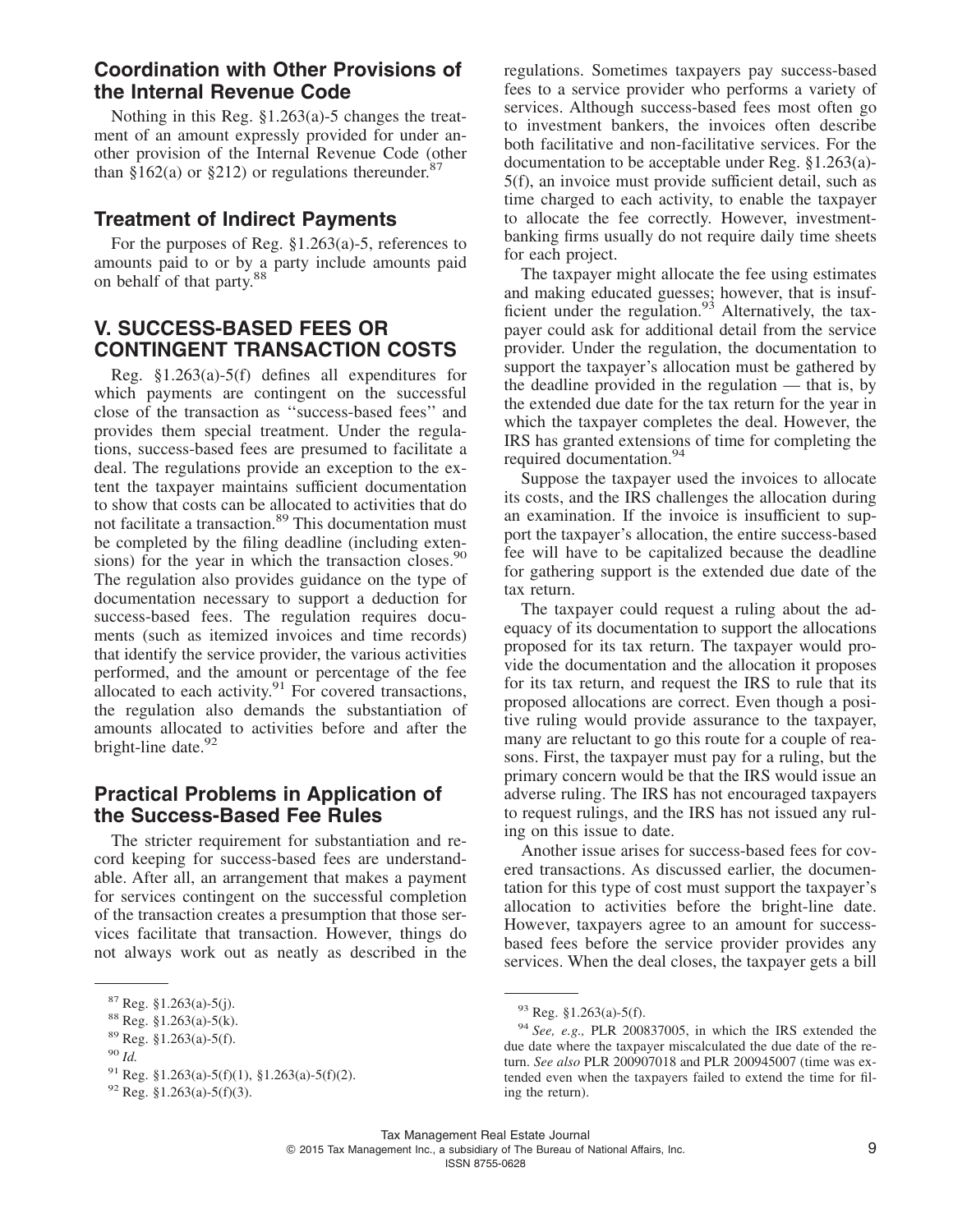for the agreed-upon amount. What is the taxpayer to do in that case?

Reg.  $$1.263(a)-5(f)$  requires that "supporting records'' be provided to claim a deduction for nonfacilitative success-based costs. However, the regulation does not define ''supporting records'' and provides little guidance to taxpayers. As examples of supporting records, the regulation lists invoices, time records, and other records.<sup>95</sup> However, the regulation does not define ''other records.'' What ''other records'' can the taxpayer provide as adequate substantiation for the non-facilitative portion of the success-based fees? Can the taxpayer put together this documentation itself or hire someone to do it?

In TAM 201002036, the taxpayer hired an accounting firm to conduct a study of the transaction costs incurred for services performed by an investment banker. The accounting firm developed allocation spreadsheets by interviewing employees of the investment banker regarding the activities performed and the time spent on the activities. The IRS examination team argued that the taxpayer had not provided sufficient documentation to prove that any of the successbased fees were for non-facilitative activities; therefore, the entire fee must be capitalized.<sup>96</sup> The taxpayer argued the spreadsheets qualified as ''other records'' sufficient to support its claimed deduction.<sup>97</sup>

The IRS National Office agreed the spreadsheets qualified as ''other records.'' According to the TAM, ''other records'' is not defined in the regulations, and there are no limitations on the type or source of materials that can qualify as ''other records.''<sup>98</sup> Thus, almost any material can establish the deductible portion of a success-based fee, even if not from the service provider. If the materials presented, taken as a whole, provide the information required by Reg. §1.263(a)- 5(f), the documentation is sufficient.

The taxpayer should keep other substantive documentation in support of (or in lieu of) direct evidence, to assist in supporting its cost allocation. This documentation would be ''other records'' in support of the allocations made. It includes:

- 1. Copy of the engagement letter and amendments;
- 2. Copy of the signed letter of attestation (the service provider's estimated allocation of the success-based fee);
- 3. Copies of e-mails and other communications between the service provider and the taxpayer;

4. Copies of minutes of meetings: 1) between the service provider, the taxpayer, and other party, and 2) of the taxpayer's board of directors.<sup>9</sup>

### **Rev. Proc. 2011-29**

As discussed above, the proper allocation of success-based fees (or contingent transaction costs) is a factually intensive determination. There has been much controversy between taxpayers and the IRS about the proper allocation of transaction costs. To reduce some of this controversy, the IRS issued Rev. Proc. 2011-29.<sup>100</sup>

Rev. Proc. 2011-29 applies to success-based fees for covered transactions incurred in taxable years that end after April 8, 2011. If the taxpayer agrees to capitalize 30% of success-based fees, the taxpayer may deduct the remaining 70% on its tax return. The IRS will not challenge the deduction if the taxpayer meets all the requirements of Rev. Proc. 2011-29 as a taxpayer-friendly compromise that also eases the auditing burden for revenue agents. In particular, Rev. Proc. 2011-29 is taxpayer-favorable because it is elective; the taxpayer has the choice of relying on or disregarding Rev. Proc. 2011-29, as it wishes. However, taxpayers should keep the following in mind:

- 1. As mentioned, the safe harbor provided in Rev. Proc. 2011-29 is elective. It is available only if properly elected by the taxpayer.<sup>101</sup> The election is for the entire transaction. Therefore, once made, it applies to all success-based fees for that deal. Moreover, the election is irrevocable.
- 2. The Rev. Proc. applies only to success-based fees.
- 3. The safe harbor (70% deduction) applies only to fees for a ''covered transaction'' as defined in Reg. §1.263(a)-5(e). The safe harbor does not apply to fees incurred by sellers in taxable asset sales. Moreover, the safe harbor does not apply to transactions under  $\S 338(g)$ ,  $\S 338(h)$ , and  $\S 338(e)$ and the sale of 100% of LLC units.
- 4. Rev. Proc. 2011-29 is effective only for successbased fees incurred in taxable years ending on or after April 8, 2011. Note that it is the taxable year that matters. For example, transaction costs incurred in January 2011 by a calendar-year taxpayer are eligible, because the tax year ends after

2015 Tax Management Inc., a subsidiary of The Bureau of National Affairs, Inc.

April 8, 2011. <sup>95</sup> Reg. §1.263(a)-5(f). *See also* PLR 200830009 (stating, ''[o]ther records may be used to establish an appropriate allocation. A determination as to whether records establish such an allocation is a question to be determined upon examination.'').

<sup>&</sup>lt;sup>96</sup> TAM 201002036.

<sup>97</sup> *Id.*

<sup>98</sup> *Id.*

<sup>99</sup> PLR 200953014.

<sup>100</sup> 2011-18 I.R.B. 746.

<sup>&</sup>lt;sup>101</sup> *But see* PLR 201418010, wherein the IRS granted an extension to a taxpayer that had inadvertently failed to make an election or claim the deduction on its original return.

Tax Management Real Estate Journal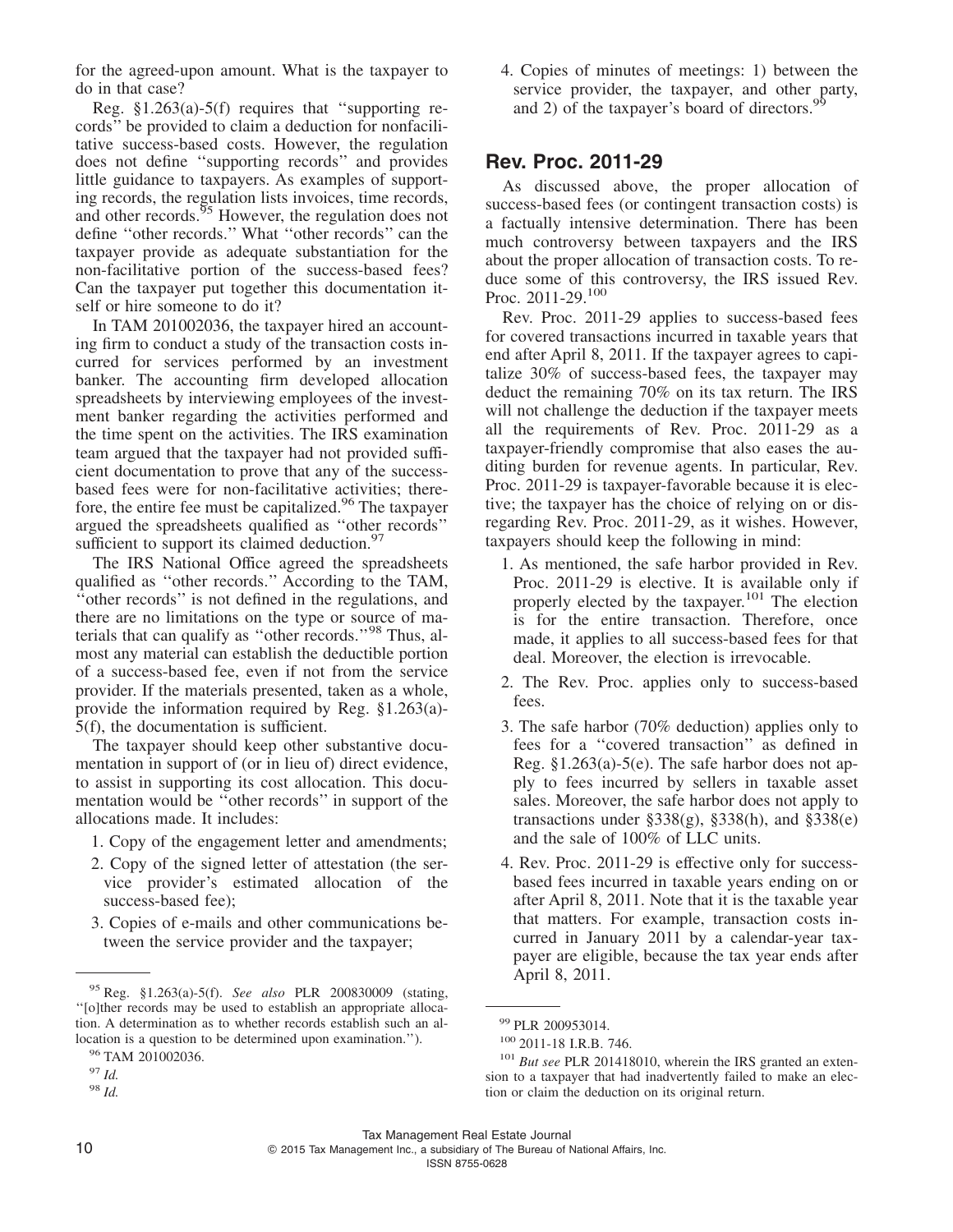### **LB&I Industry Director's Memo 04-0511-012**

The IRS also issued a directive to the Large Business & International (LB&I) Division to liberalize the position in Rev. Proc.  $2011-29$ <sup>102</sup> It directs LB&I examiners to not challenge a taxpayer's treatment of some success-based fees. The fees must be paid or incurred in tax years ended before April 8, 2011, and the taxpayer must capitalize at least 30% of the successbased fees on its original return. The directive applies only to transaction costs paid or incurred in covered transactions<sup>103</sup> and only to costs incurred by either an acquiring or a target corporation. Further, the directive applies only to deductions on original, timely filed returns not to refund claims (whether formal or informal).

### **LB&I Industry Director's Memo 04-413-002**

The LB&I Division issued another Industry Director's Memo about success-based fees that also may be useful. The LB&I issued a memo in response to an IRS National Office Ruling. According to the ruling, nonrefundable ''milestone payments'' made to an investment banker for a business acquisition or reorganization described in Reg. §1.263(a)-5(e)(3) do not qualify for the safe harbor in Rev. Proc.  $2011-29;^{104}$ LB&I Industry Director's Memo 04-413-002 provides another safe harbor.<sup>105</sup> The safe harbor applies to only an ''eligible milestone payment'' to an investment banker. A milestone is an event during a covered transaction. A milestone payment is a nonrefundable amount paid upon completion of a milestone. Moreover, an ''eligible milestone payment'' is a milestone payment to an investment banker that is creditable against a success-based fee.106 The safe harbor rule of this directive states that LB&I examiners will not challenge the treatment of eligible milestone payments on the originally filed return if certain conditions described in the directive are satisfied. While those conditions include deduction of no more than 70% (capitalization of at least 30%) of the eligible costs, there are additional requirements. Moreover, the requirements differ for costs incurred in taxable years ending on or after April 8, 2011 than those incurred in taxable years ending before that date. The discussion of these rules and conditions is beyond the scope of this article. The reader should refer to the Industry Di-

rector's Memorandum and seek advice if she has questions about eligible milestone payments.

### **LB&I Industry Director's Memo 04-0114-001**

LB&I Industry Director's Memo 04-0114-001 broadened the term ''milestone'' to ''an event, including the passage of time, occurring in the course of a covered transaction (whether the transaction is ultimately completed or not).'' The 2014 directive also implied by omission that milestone payments included amounts that would have been paid or incurred even if the milestone were not achieved.<sup>107</sup>

### **Remaining Issues Surrounding the Deductibility of Success-Based Transactions**

It is easy to see how a taxpayer could stumble while trying to take advantage of this "taxpayerfriendly'' Rev. Proc. For example:

- 1. The transaction may not be a covered transaction listed in Reg. §1.263(a)-5(e).
- 2. The transaction costs may not be success-based or contingent.<sup>108</sup>

<sup>107</sup> *See* LB&I-4-0114-001 (Jan. 27, 2014). The 2013 directive states that milestone payments do not include these amounts. The 2014 directive omits this clarification.

<sup>108</sup> It is worth noting that just because a transaction cost is contingent, that does not necessarily mean it will be governed by Reg. §1.263(a)-5(f). For example, sometimes employee bonuses are payable only upon the successful closing of a transaction. Therefore, while these payments technically meet the definition of success-based fees set out in Reg. §1.263(a)-5(f), Reg. §1.263(a)- 5(d)(1), which governs employee compensation, specifically states that these fees do not facilitate a transaction. Because two different subsections of the regulation could apply in this situation, the AICPA has requested clarification from the IRS. Jeffrey A. Porter, *Recommendation for Modification of Rev. Proc. 2011-29 Concerning the Safe Harbor Election for Success-Based Fees*, AICPA (June 12, 2014), [http://www.aicpa.org/advocacy/tax/](http://www.aicpa.org/advocacy/tax/downloadabledocuments/aicpa%20comment%20letter%20-%20success-based%20fee%20dated%2006%2012%202014%20final.pdf) [downloadabledocuments/aicpa%20comment%20letter%20-](http://www.aicpa.org/advocacy/tax/downloadabledocuments/aicpa%20comment%20letter%20-%20success-based%20fee%20dated%2006%2012%202014%20final.pdf) [%20success-based%20fee%20dated%2006%2012%202014%20](http://www.aicpa.org/advocacy/tax/downloadabledocuments/aicpa%20comment%20letter%20-%20success-based%20fee%20dated%2006%2012%202014%20final.pdf) [final.pdf.](http://www.aicpa.org/advocacy/tax/downloadabledocuments/aicpa%20comment%20letter%20-%20success-based%20fee%20dated%2006%2012%202014%20final.pdf) The canon of statutory construction states that specific provisions targeting a particular issue apply instead of more general provisions covering the issue. *D. Ginsberg & Sons, Inc. v. Popkin*, 285 U.S. 204, 208 (1932) (''General language of a statutory provision, although broad enough to include it, will not be held to apply to a matter specifically dealt with in another part of the same enactment. Specific terms prevail over the general in the same or another statute which otherwise might be controlling.'') (internal citations omitted). Statutory construction would then lead one to believe that Reg.  $$1.263(a)-5(d)(1)$  governs in this instance as it is the more specific provision. The AICPA is in agreement with the authors of this article on this issue, but use different reasoning in support of its conclusion. *Id.*

<sup>102</sup> *See* LB&I-04-0511-012 (July 28, 2011).

<sup>103</sup> *See* Reg. §1.263(a)-5(e)(3).

<sup>104</sup> CCA 201234027.

<sup>105</sup> LB&I-04-413-002 (Apr. 29, 2013).

<sup>106</sup> CCA 201234027.